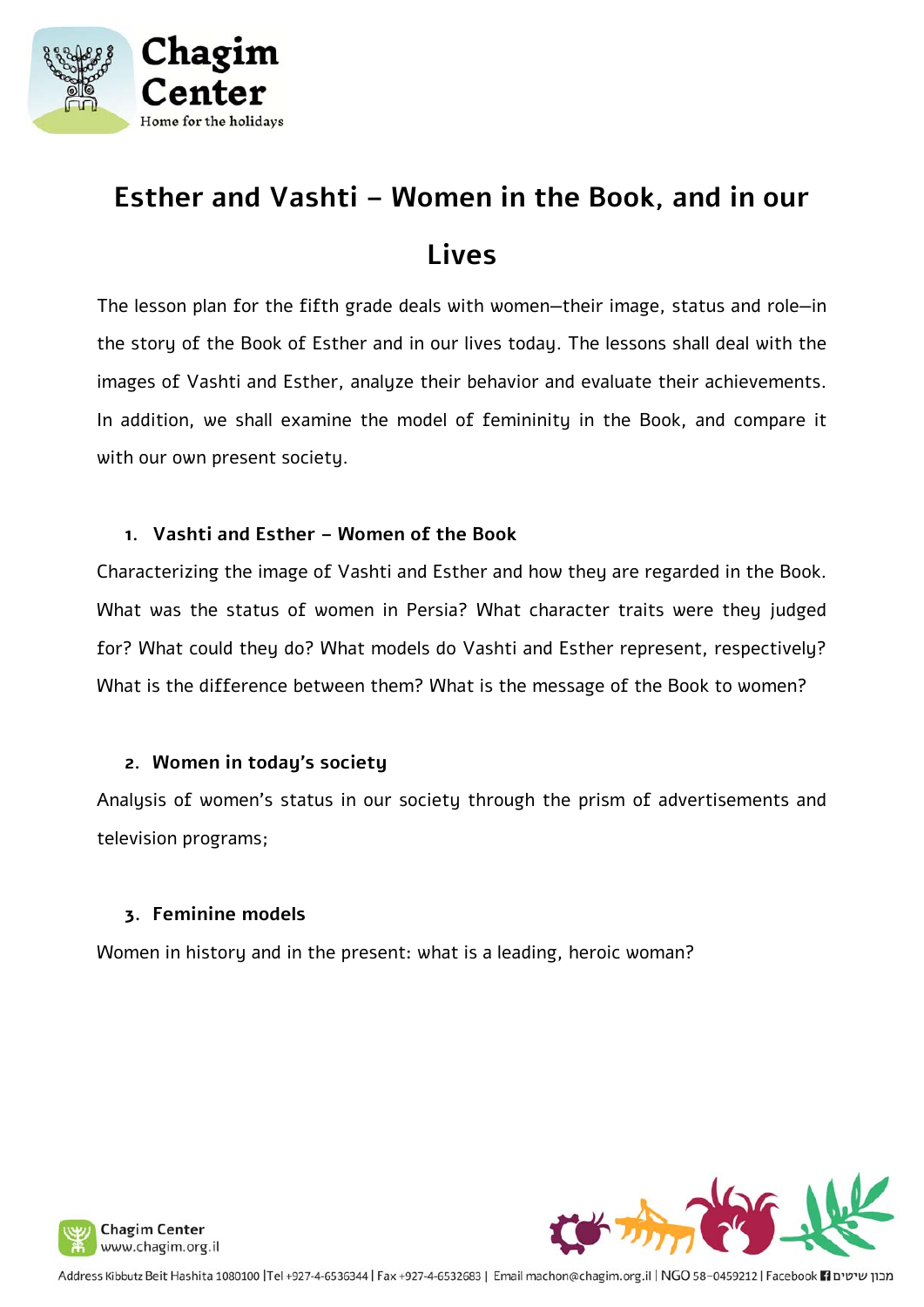

# **Vashti and Esther – Women of the Book**

### **Vashti – the Book of Esther A**

(9) Queen Vashti also gave a banquet for the women in the royal palace of King Achashverosh. (10) On the seventh day, when King Achashverosh was in high spirits from wine, he commanded the seven eunuchs who served him—Mehuman, Biztha, Harbona, Bigtha, Abagtha, Zethar and Karkas— (11) to bring before him Queen Vashti, wearing her royal crown, in order to display her beauty to the people and nobles, for she was lovely to look at. (12) But when the attendants delivered the king's command, Queen Vashti refused to come. Then the king became furious and burned with anger. (13) Since it was customary for the king to consult experts in matters of law and justice, he spoke with the wise men who understood the times (14) and were closest to the king—Karshena, Shethar, Admatha, Tarshish, Meres, Marsena and Memukan, the seven nobles of Persia and Media who had special access to the king and were highest in the kingdom. (15) According to law, what must be done to Queen Vashti?" he asked. She has not obeyed the command of King Achashverosh that the eunuchs have taken to her. (16) Then Memukan replied in the presence of the king and the nobles, "Queen Vashti has done wrong, not only against the king but also against all the nobles and the peoples of all the provinces of King Achashverosh. (17) For the queen's conduct will become known to all the women, and so they will despise their husbands and say, King Achashverosh commanded Queen Vashti to be brought before him, but she would not come. (18) This very day the Persian and Median women of the nobility who have heard about the queen's conduct will respond to all the king's nobles in the same way. There will be no end of disrespect and discord.



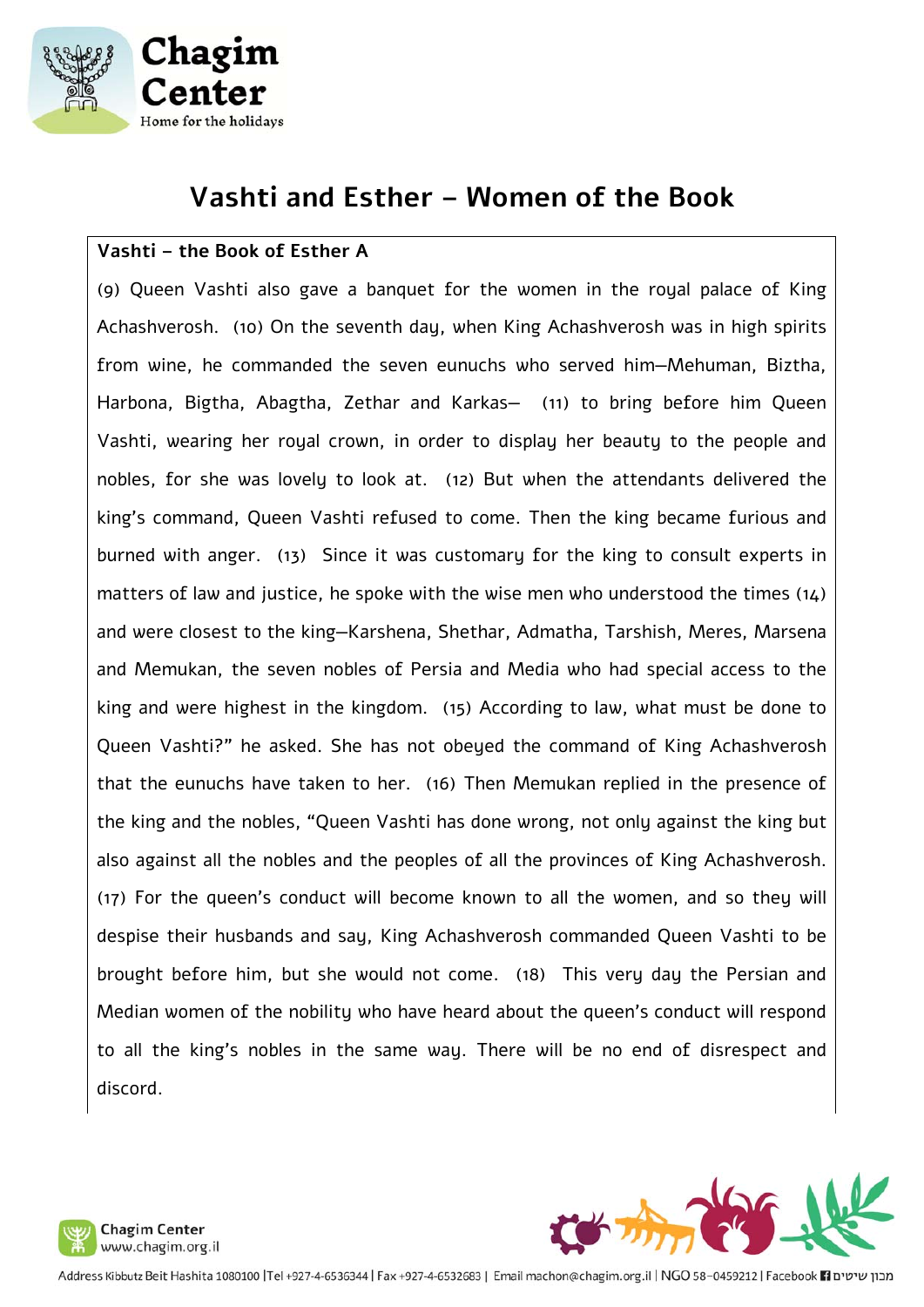



 (19) Therefore, if it pleases the king, let him issue a royal decree and let it be written in the laws of Persia and Media, which cannot be repealed, that Vashti is never again to enter the presence of King Achashverosh. Also let the king give her royal position to someone else who is better than she. (20) Then when the king's edict is proclaimed throughout all his vast realm, all the women will respect their husbands, from the least to the greatest. (21) The king and his nobles were pleased with this advice, so the king did as Memukan proposed. (22) He sent dispatches to all parts of the kingdom, to each province in its own script and to each people in their own language, proclaiming that every man should be ruler over his own household, using his native tongue.

#### Questions

- 1. What did Vashti do while the king was holding his banquet? How does this act say about her position and power?
- 2. What does Achashverosh order Vashti to do? What does he want to do with her? How does he treat her?
- 3. Why do you think Vashti disobeyed the king? In you opinion, did she know the risk involved in her disobedience?
- 4. What is Memukan's claim towards Vashti? What does he claim will happen?
- 5. Does Vashti's status as queen help her or cause her to fail?
- 6. What can we learn from this section about Vashti's character? What kind of a woman is she?



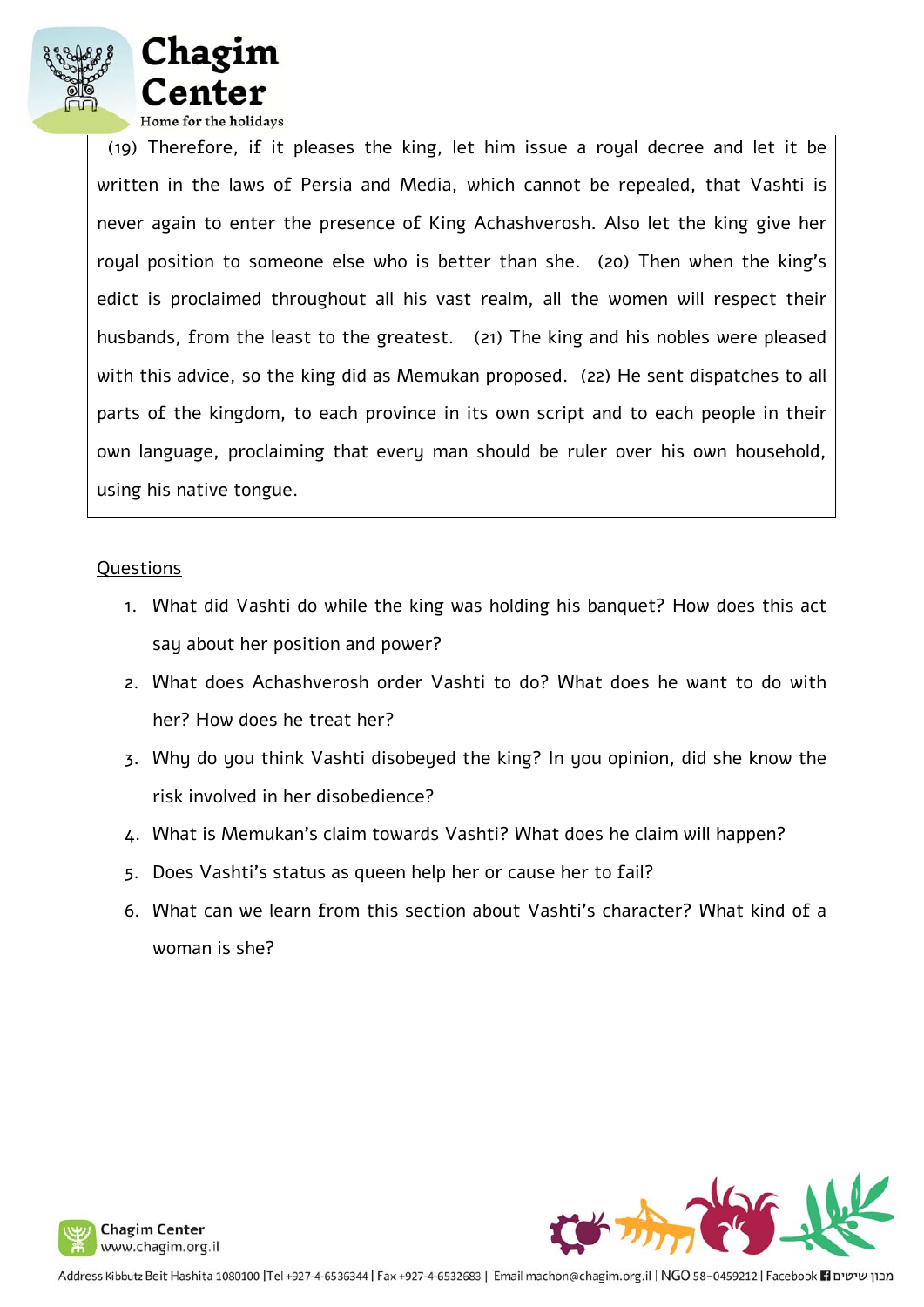

hagim: enter Home for the holidays

### **Esther (1) – The Book of Esther 2**

(2) Then the king's personal attendants proposed, "Let a search be made for beautiful young virgins for the king. (3) Let the king appoint commissioners in every province of his realm to bring all these beautiful young women into the harem at the citadel of Shushan. Let them be placed under the care of Hegai, the king's eunuch, who is in charge of the women; and let beauty treatments be given to them. (4) Then let the young woman who pleases the king be queen instead of Vashti." This advice appealed to the king, and he followed it. (5) Now there was in the citadel of Sushan a Jew of the tribe of Benjamin, named Mordechai son of Yair, the son of Shimei, the son of Kish (6) who had been carried into exile from Jerusalem by Nebuchadnezzar King of Babylon, among those taken captive with Jehoiachin King of Judah. (7) Mordechai had a cousin named Hadassah, whom he had brought up because she had neither father nor mother. This young woman, who was also known as Esther, had a lovely figure and was beautiful. Mordechai had taken her as his own daughter when her father and mother died. (8) When the king's order and edict had been proclaimed, many young women were brought to the citadel of Sushan and put under the care of Hegai. Esther too was taken to the king's palace and entrusted to Hegai, who had charge of the harem. (9) She pleased him and won his favor. Immediately he provided her with her beauty treatments and special food. He assigned to her seven female attendants selected from the king's palace and moved her and her attendants into the best place in the harem. (10) Esther had not revealed her nationality and family background, because Mordechai had forbidden her to do so. (11) Every day he walked back and forth near the courtyard of the harem to find out how Esther was and what was happening to her. (12) Before a young woman's turn came to go in to King Achashverosh, she had to complete twelve months of beauty treatments prescribed for the women, six months with oil of myrrh and six with perfumes and cosmetics. (13) And this is how she would go to the king: Anything she wanted was given her to take with her from the harem to the king's palace.



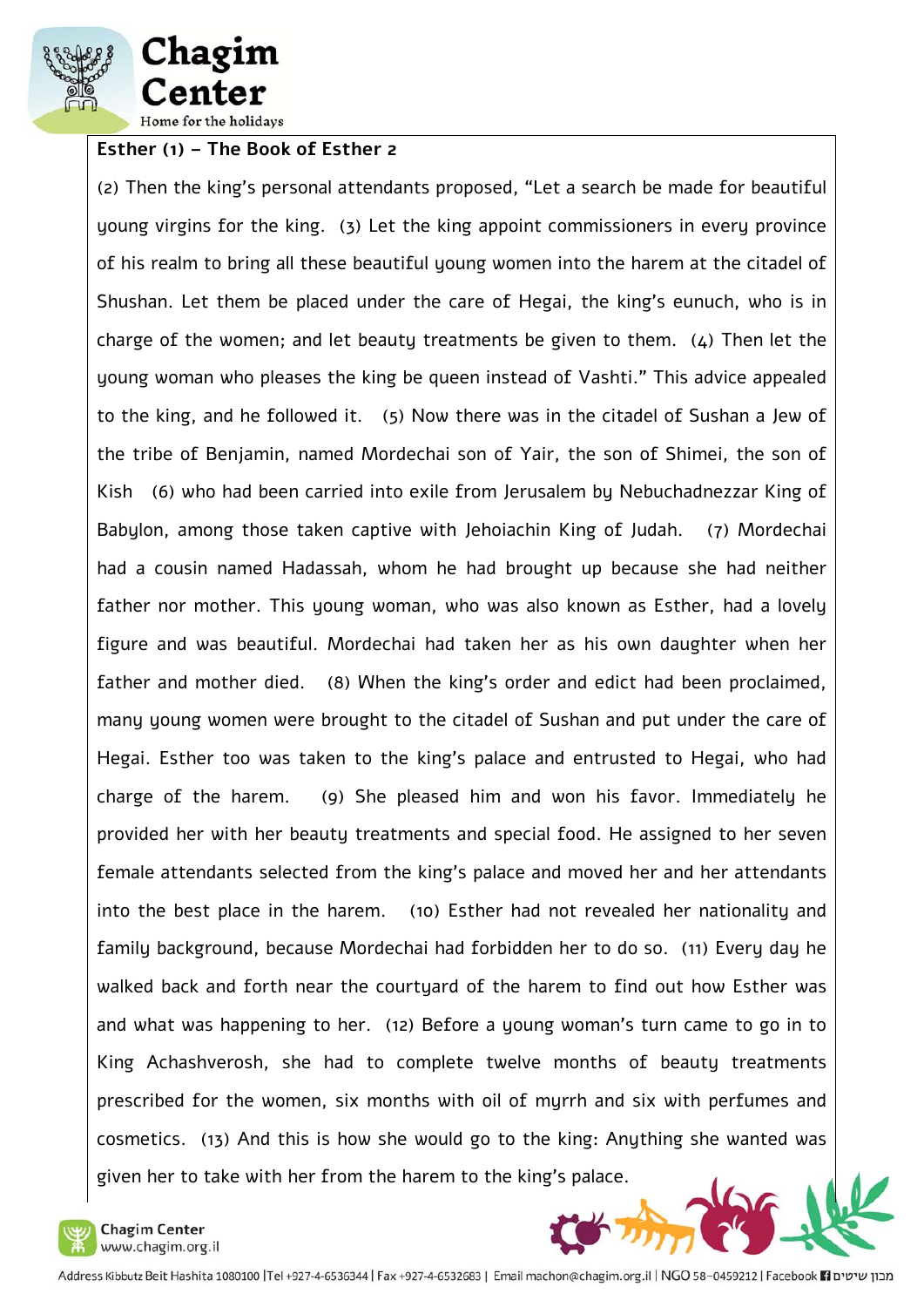

(14) In the evening she would go there and in the morning return to another part of the harem to the care of Shaashgaz, the king's eunuch who was in charge of the concubines. She would not return to the king unless he was pleased with her and summoned her by name. (15) When the turn came for Esther (the young woman Mordechai had adopted, the daughter of his uncle Abihail) to go to the king, she asked for nothing other than what Hegai, the king's eunuch who was in charge of the harem, suggested. And Esther won the favor of everyone who saw her. (16) She was taken to King Achashverosh in the royal residence in the tenth month, the month of Tebeth, in the seventh year of his reign. (17) Now the king was attracted to Esther more than to any of the other women, and she won his favor and approval more than any of the other virgins. So he set a royal crown on her head and made her queen instead of Vashti. ... (20) But Esther had kept secret her family background and nationality just as Mordechai had told her to do, for she continued to follow Mordechai's instructions as she had done when he was bringing her up.

#### **Ouestions**

- 1. How is Esther characterized? What are her outstanding qualities?
- 2. By virtue of what does Esther receive preferential treatment from Hegai?
- 3. What is the criterion / characteristic according to which the queen is chosen? How does this attest to her role and status?
- 4. Why is Esther chosen to be queen? What traits of hers help her be chosen?
- 5. What do you think of the way in which the queen is chosen? Are these important traits?



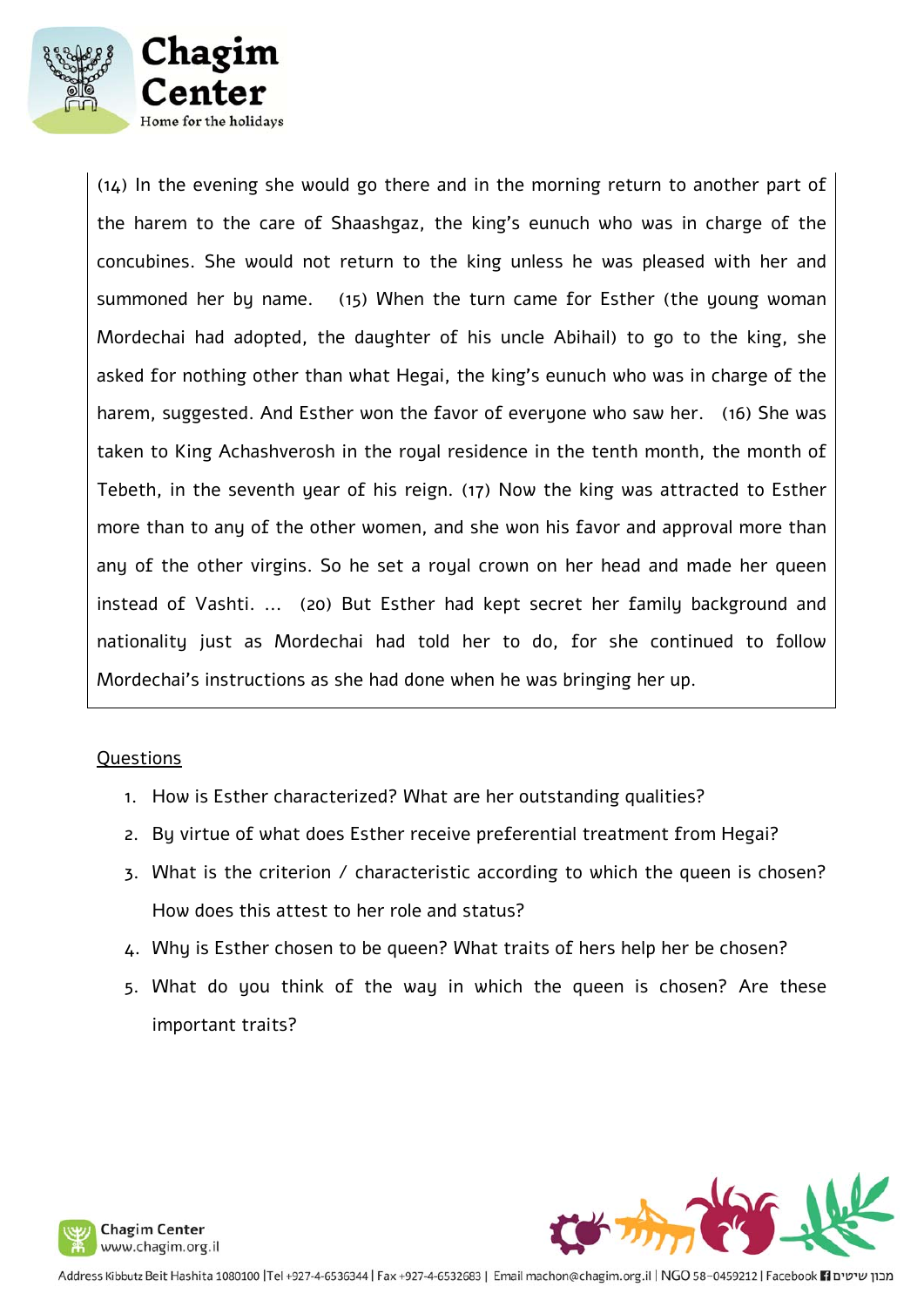



**Esther (1) – The Book of Esther 4**

 (1) When Mordechai learned of all that had been done, he tore his clothes, put on sackcloth and ashes, and went out into the city, wailing loudly and bitterly [...] (2) But he went only as far as the king's gate, because no one clothed in sackcloth was allowed to enter it. (3) In every province to which the edict and order of the king came, there was great mourning among the Jews, with fasting, weeping and wailing. Many lay in sackcloth and ashes. (4) When Esther's eunuchs and female attendants came and told her about Mordechai, she was in great distress. She sent clothes for him to put on instead of his sackcloth, but he would not accept them. (5) Then Esther summoned Hathak, one of the king's eunuchs assigned to attend her, and ordered him to find out what was troubling Mordechai and why. (6) So Hathak went out to Mordechai in the open square of the city in front of the king's gate. (7) Mordechai told him everything that had happened to him, including the exact amount of money Haman had promised to pay into the royal treasury for the destruction of the Jews. (8) He also gave him a copy of the text of the edict for their annihilation, which had been published in Shushan, to show to Esther and explain it to her, and he told him to instruct her to go into the king's presence to beg for mercy and plead with him for her people. (9) Hathak went back and reported to Esther what Mordechai had said. (10) Then she instructed him to say to Mordechai: (11) All the king's officials and the people of the royal provinces know that for any man or woman who approaches the king in the inner court without being summoned the king has but one law: that they be put to death unless the king extends the gold scepter to them and spares their lives. But thirty days have passed since I was called to go to the king. (12) When Esther's words were reported to Mordechai: (13) Do not think that because you are in the king's house you alone of all the Jews will escape:



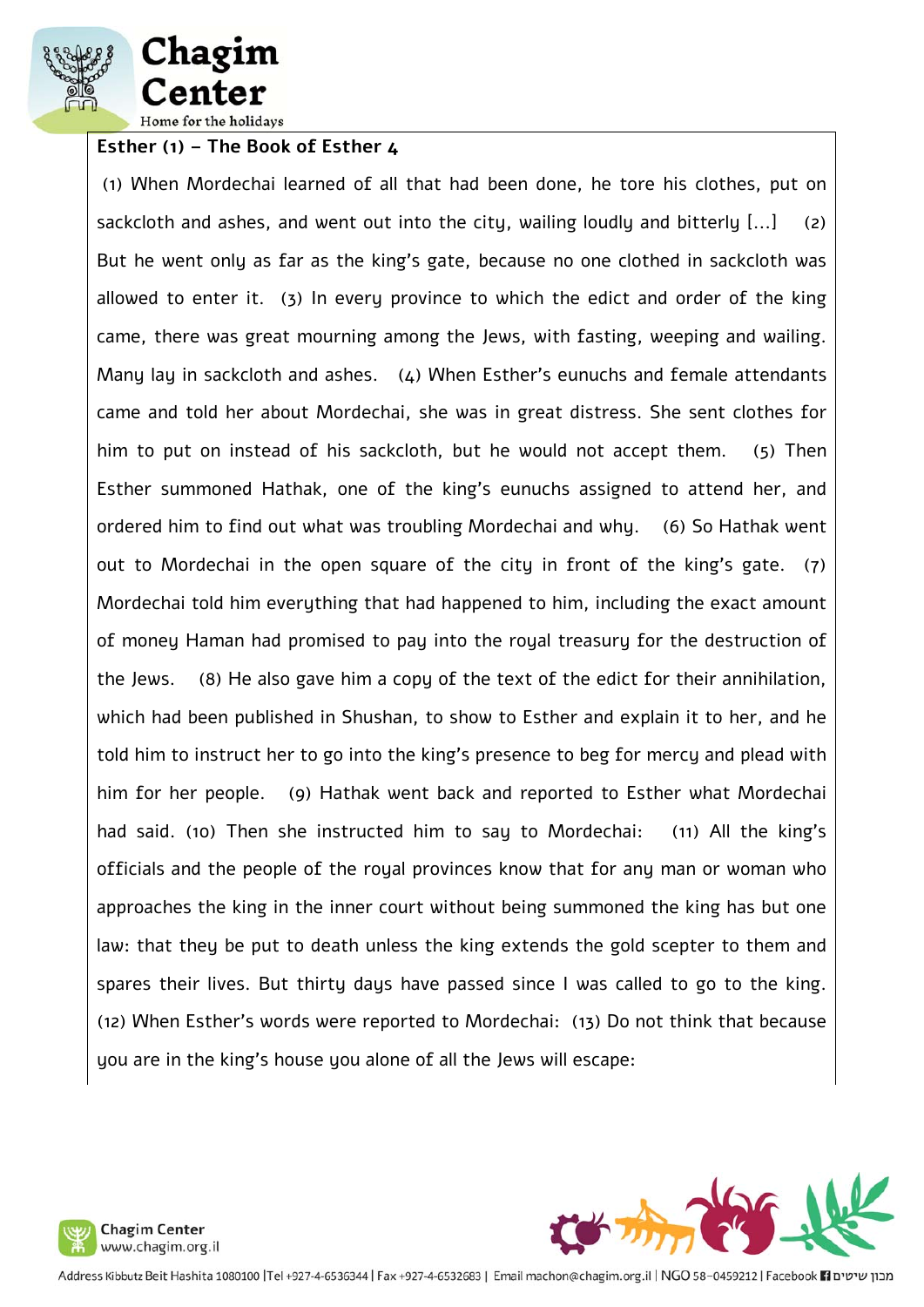

 (14) For if you remain silent at this time, relief and deliverance for the Jews will arise from another place, but you and your father's family will perish. And who knows but that you have come to your royal position for such a time as this?

### **Questions**

- 1. Who does Esther listen to? Who has influence on her?
- 2. What is important to Esther? Why does she send clothing to Mordechai? Who and what is she concerned about?
- 3. How does Esther respond to Mordechai's demand? Why does she refuse to go to the king?
- 4. From Esther's reply, what can we learn about the queen's status?
- 5. From this section, what can we learn about Esther's character?

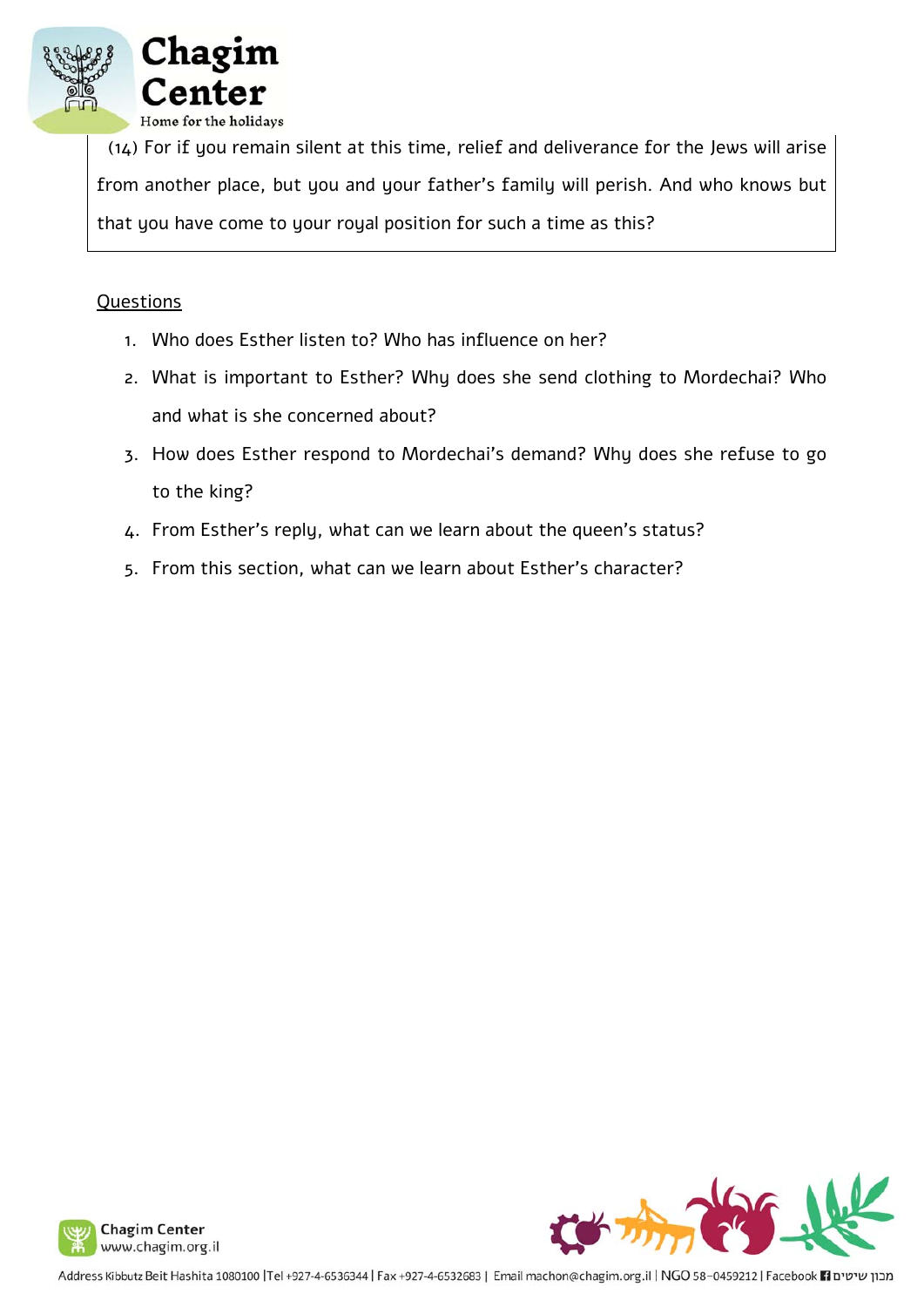

#### **Esther (2) – The Book of Esther 4-5**

(15) Then Esther sent this reply to Mordechai: (16) Go, gather together all the Jews who are in Shushan, and fast for me. Do not eat or drink for three days, night or day. I and my attendants will fast as you do. When this is done, I will go to the king, even though it is against the law. And if I perish, I perish. (17) So Mordechai went away and carried out all of Esther's instructions.

(1) On the third day Esther put on her royal robes and stood in the inner court of the palace, in front of the king's hall. The king was sitting on his royal throne in the hall, facing the entrance. (2) When he saw Queen Esther standing in the court, he was pleased with her and held out to her the gold scepter that was in his hand. So Esther approached and touched the tip of the scepter. (3) Then the king asked, What is it, Queen Esther? What is your request? Even up to half the kingdom, it will be given you. (4) If it pleases the king, replied Esther, let the king, together with Haman, come today to a banquet I have prepared for him. (5) Bring Haman at once, the king said, so that we may do what Esther asks. So the king and Haman went to the banquet Esther had prepared. (6) As they were drinking wine, the king again asked Esther, Now what is your petition? It will be given you. And what is your request? Even up to half the kingdom, it will be granted. (7) Esther replied, My petition and my request is this: (8) If the king regards me with favor and if it pleases the king to grant my petition and fulfill my request, let the king and Haman come tomorrow to the banquet I will prepare for them. Then I will answer the king's question.



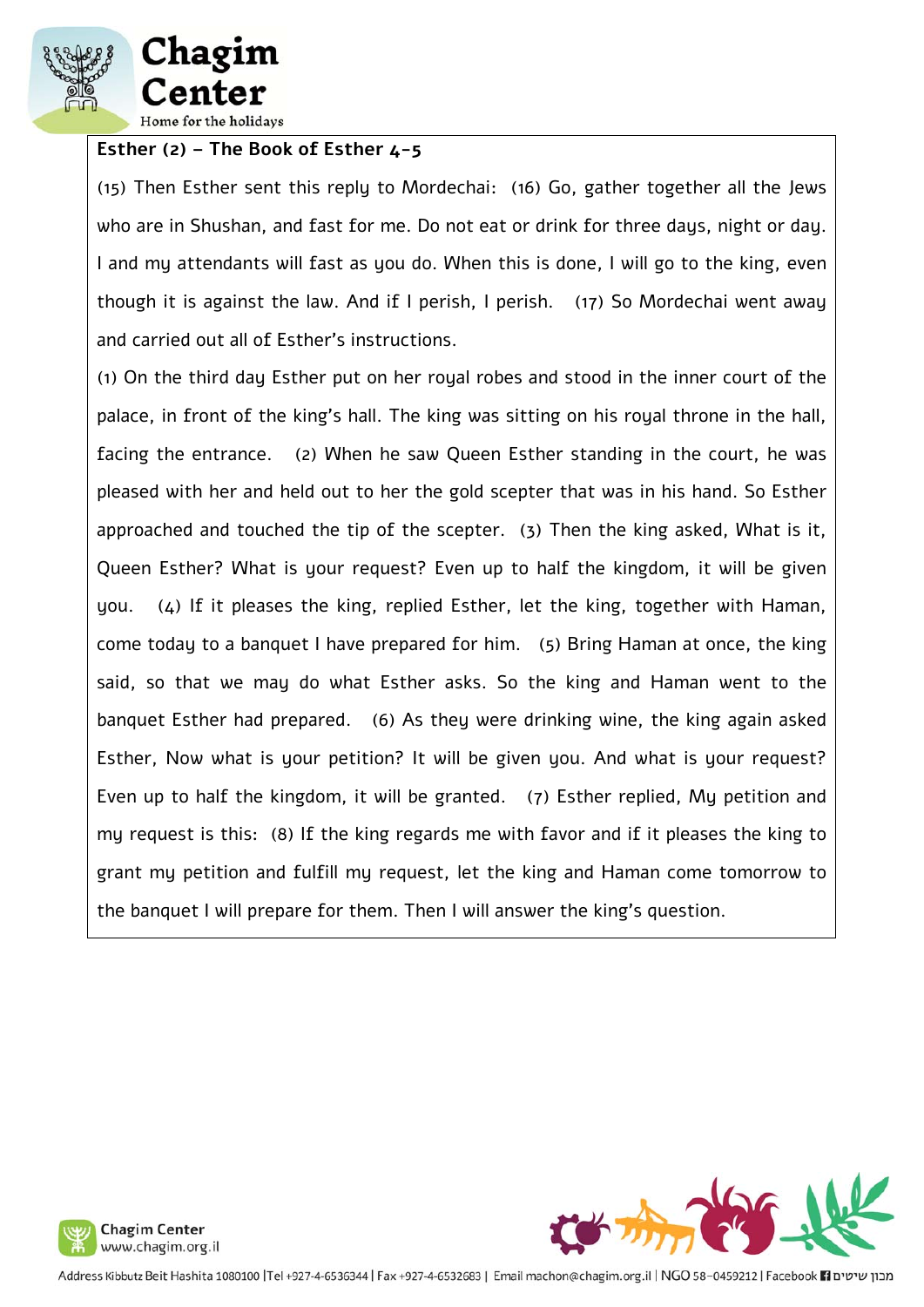

#### **Questions**

- 1. How does Esther behave, after Mordechai's warning?
- 2. How do relations between Mordechai and Esther change? Who gives orders to who?
- 3. What does Esther do towards her meeting with the king? Why does she prepare in this way?
- 4. What does Esther do after the king agrees to fulfill her wishes? Why doesn't she disclose her request right away?
- 5. How does Esther use her femininity to get what she wants? What do you think of Esther's use of her beauty and femininity?
- 6. What kind of woman is Esther? What characterizes her in this section?



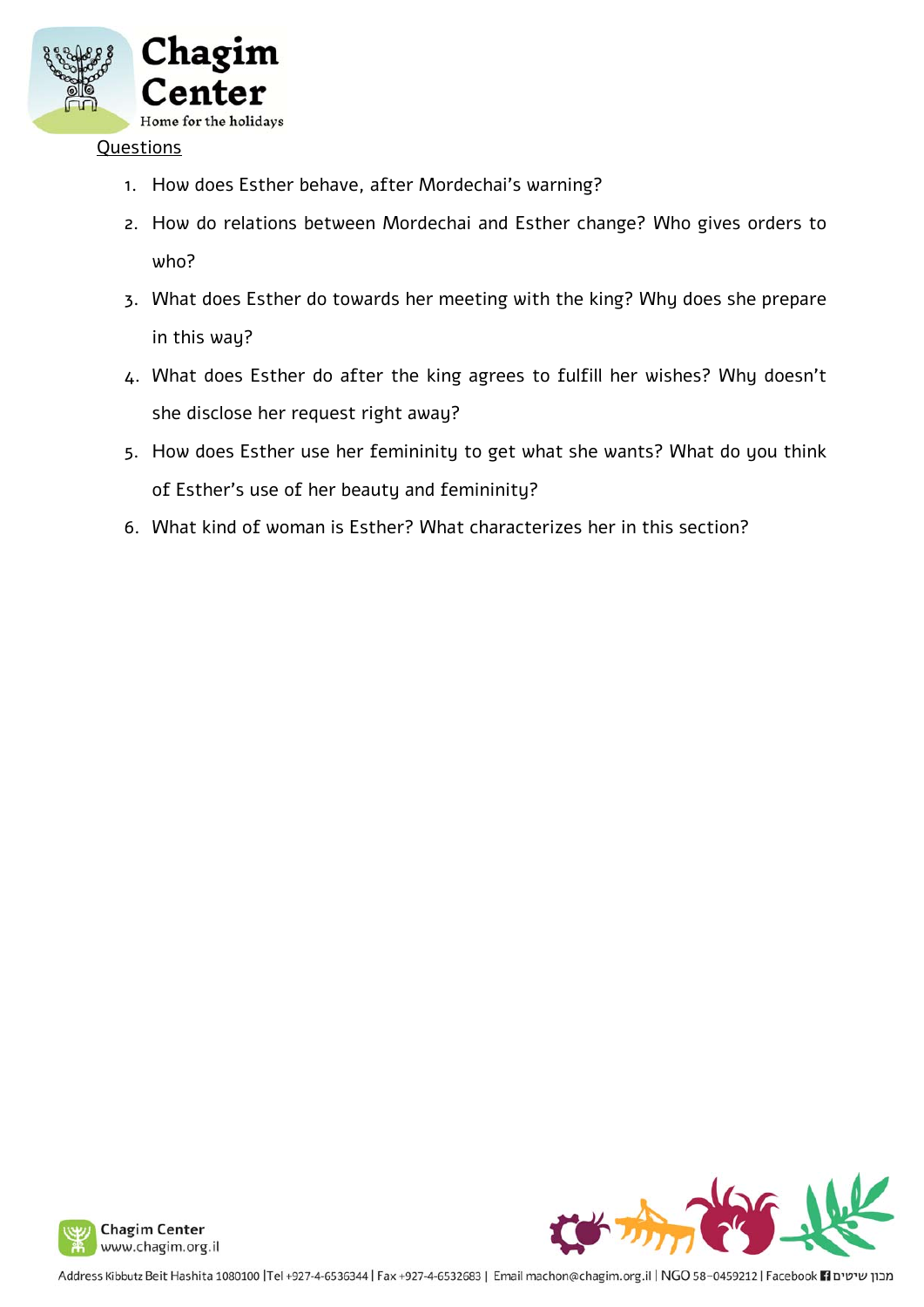

### **Esther (2) – The Book of Esther 7-8**

 (1) So the king and Haman went to Queen Esther's banquet, (2) and as they were drinking wine on the second day, the king again asked, Queen Esther, what is your petition? It will be given you. What is your request? Even up to half the kingdom, it will be granted. (3) Then Queen Esther answered, If I have found favor with you, Your Majesty, and if it pleases you, grant me my life—this is my petition. And spare my people-this is my request.  $(4)$  For I and my people have been sold to be destroyed, killed and annihilated. If we had merely been sold as male and female slaves, I would have kept quiet, because no such distress would justify disturbing the king. (5) King Achashverosh asked Queen Esther, "Who is he? Where is he – the man who has dared to do such a thing? (6) Esther said, an adversary and enemy! This vile Haman! Then Haman was terrified before the king and queen. (7) The king got up in a rage, left his wine and went out into the palace garden. But Haman, realizing that the king had already decided his fate stayed behind to beg Queen Esther for his life. (8) Just as the king returned from the palace garden to the banquet hall, Haman was falling on the couch where Esther was reclining. The king exclaimed, "Will he even molest the queen while she is with me in the house? (9) Then Harbona, one of the eunuchs attending the king, said, A pole reaching to a height of fifty cubits stands by Haman's house. He had it set up for Mordechai, who spoke up to help the king. (10) So they hung Haman on the pole he had set up for Mordechai. Then the king's fury subsided.

Question: how does Esther behave during the banquet? What qualities does she apply?



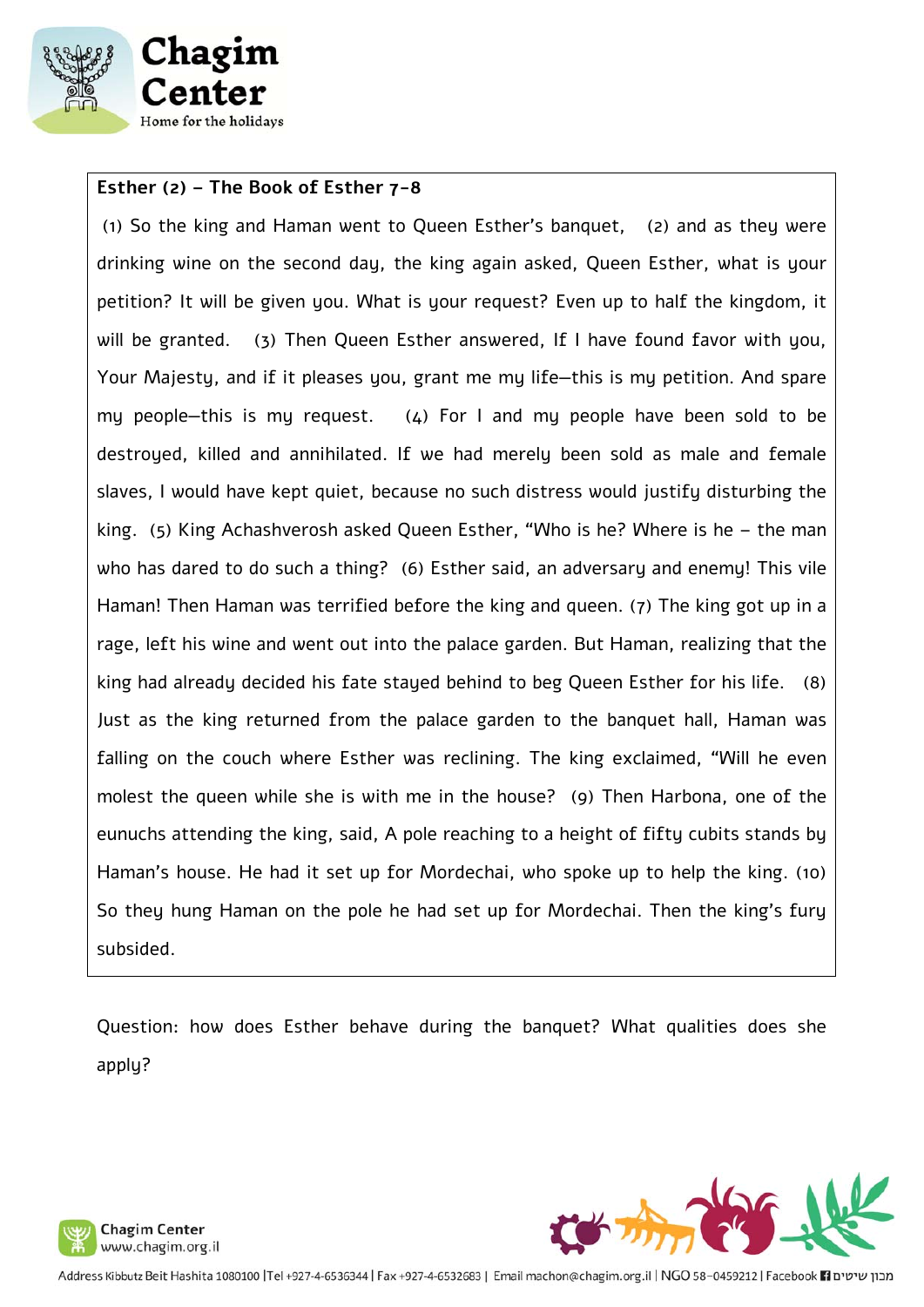

#### **Chapter 8**

(1) That same day King Achashverosh gave Queen Esther the estate of Haman, the enemy of the Jews. And Mordechai came into the presence of the king, for Esther had told how he was related to her. (2) The king took off his signet ring, which he had reclaimed from Haman, and presented it to Mordechai. And Esther appointed him over Haman's estate. (3) Esther again pleaded with the king, falling at his feet and weeping. She begged him to put an end to the evil plan of Haman the Agagite, which he had devised against the Jews.  $(4)$  Then the king extended the gold scepter to Esther and she arose and stood before him. (5) If it pleases the king, she said, and if he regards me with favor and thinks it the right thing to do, and if he is pleased with me, let an order be written overruling the dispatches that Haman son of Hammedatha, the Agagite, devised and wrote to destroy the Jews in all the king's provinces. (6) For how can I bear to see disaster fall on my people? How can I bear to see the destruction of my family? (7) King Achashverosh replied to Queen Esther and to Mordechai the Jew, Because Haman attacked the Jews, I have given his estate to Esther, and they have hung him on the pole he set up. (8) Now write another decree in the king's name in behalf of the Jews as seems best to you, and seal it with the king's signet ring; for no document written in the king's name and sealed with his ring can be revoked.



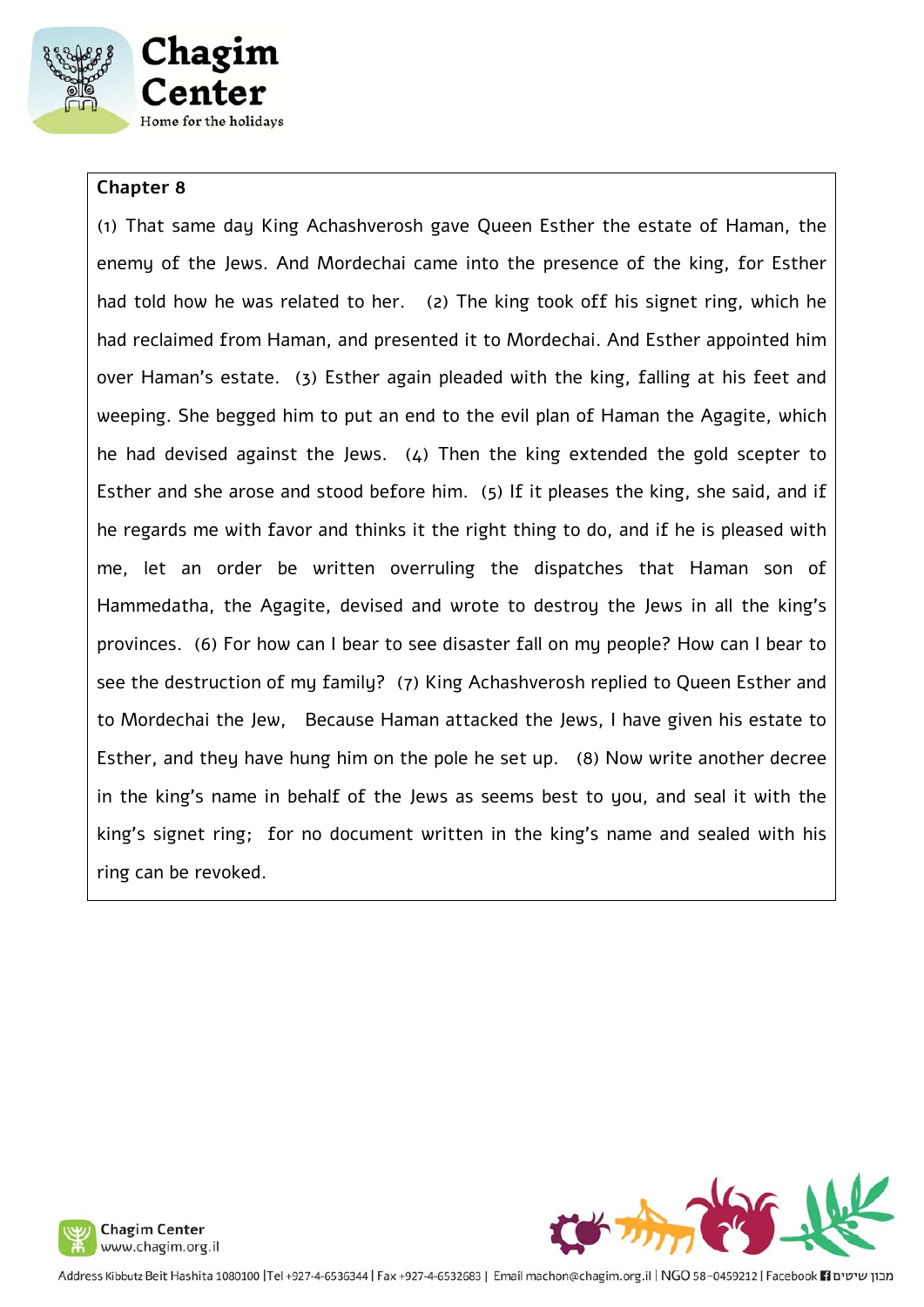

#### Questions

- 1. Who granted Mordechai his status?
- 2. Why is the ring passed on to Mordechai and not to Esther? What does this say about the status of women and their influence?
- 3. What does Esther's repeated appeal to the king (verse 3) attest to? "Esther again pleaded with the king"? Why does Esther not just make do with what she is given? Who and what is she concerned about?
- 4. At this stage, who is telling Esther what to do?
- 5. When new qualities come to light in Esther in this section?

### Concluding discussion

- 1. What are Vashti's and Esther's personality traits?
- 2. How do they compare with each other? (Similarity with regard to beauty and power; difference - Vashti is direct and blunt whereas Esther is subtle and sophisticated; Vashti does not agree to use her beauty whereas Esther does).
- 3. What qualities would you wish to adopt from each of them?
- 4. What was the status and role of women in Persia? How does it compare to their status and role in our society?



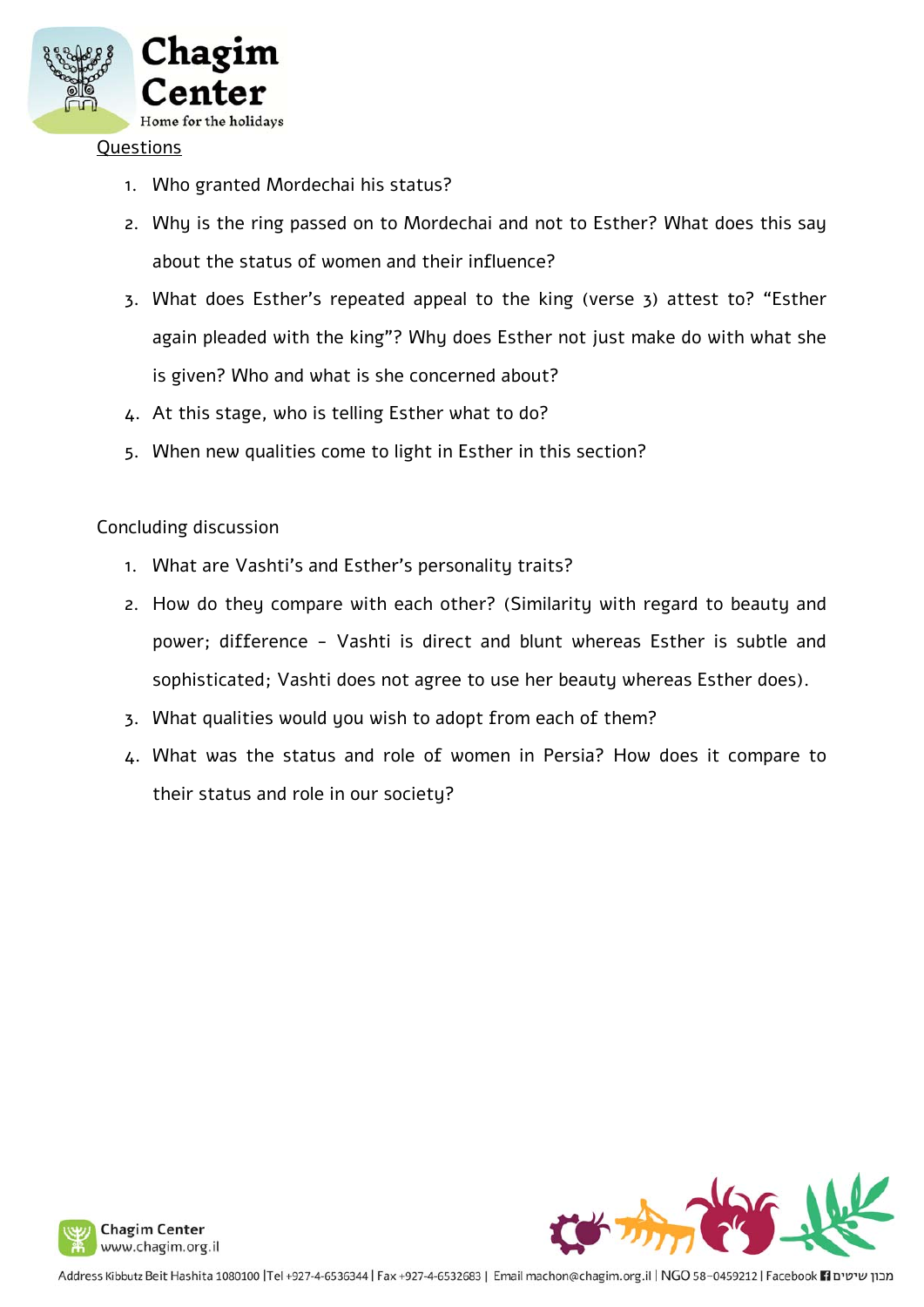

# **Women in our society**

- Check who the familiar, successful and famous women in our society are.
- Could you connect a name to each picture?







Address Kibbutz Beit Hashita 1080100 |Tel +927-4-6536344 | Fax +927-4-6532683 | Email machon@chagim.org.il | NGO 58-0459212 | Facebook | actps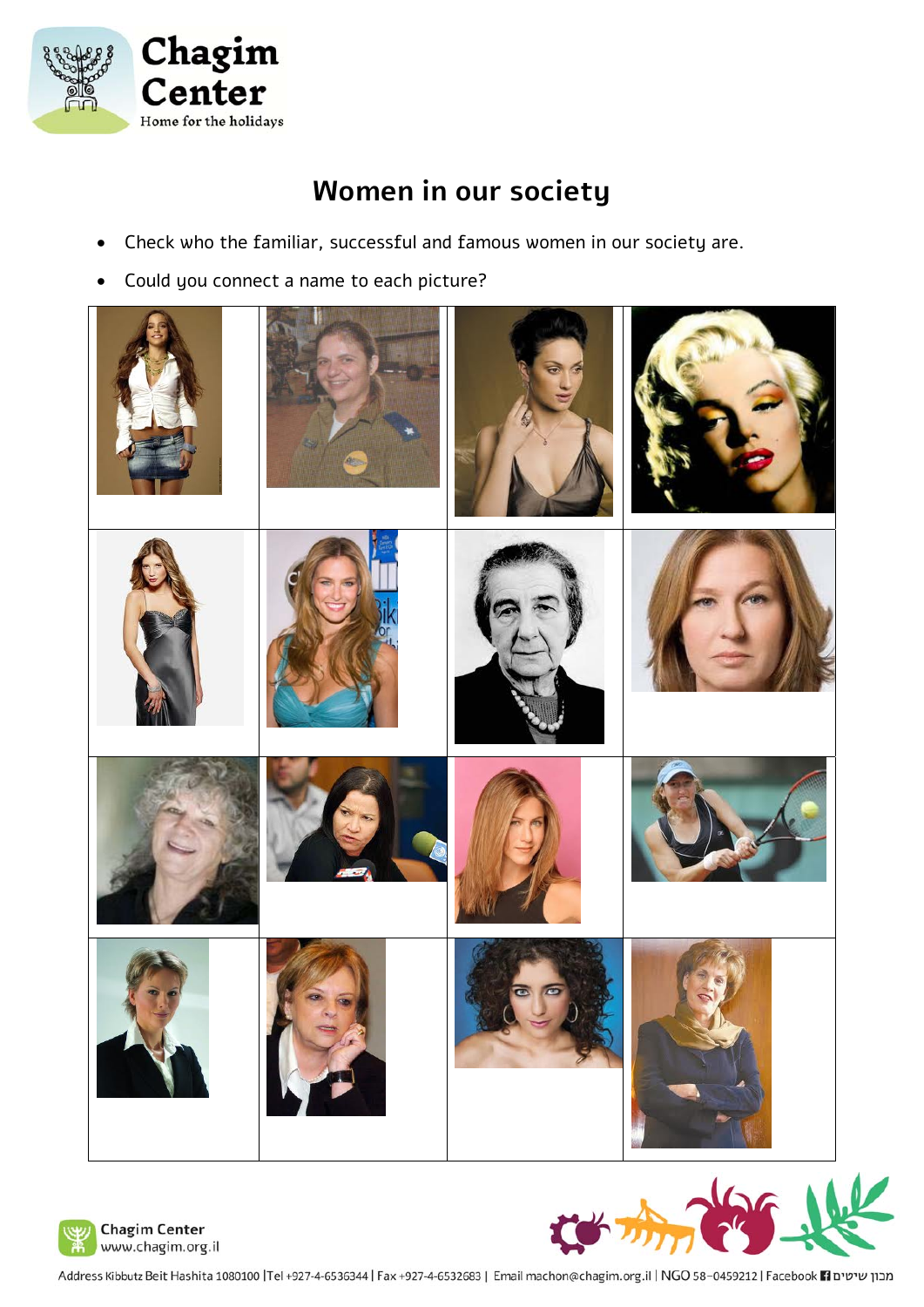

Chagim Center

- Home for the holidays 1. Anastasia Michaeli
- 2. Tzipi Livni
- 3. Adi Himelbloy
- 4. Galia Maor
- 5. Roni Dalumi
- 6. Golda Meir
- 7. Shahar Pe'er
- 8. Marilyn Monroe
- 9. Agam Rodberg
- 10. Jennifer Aniston
- 11. Anna Aronov
- 12. Ada Yonat
- 13. Alice Miller
- 14. Shelly Yachimovich
- 15. Dorit Beinisch
- 16. Bar Refaeli



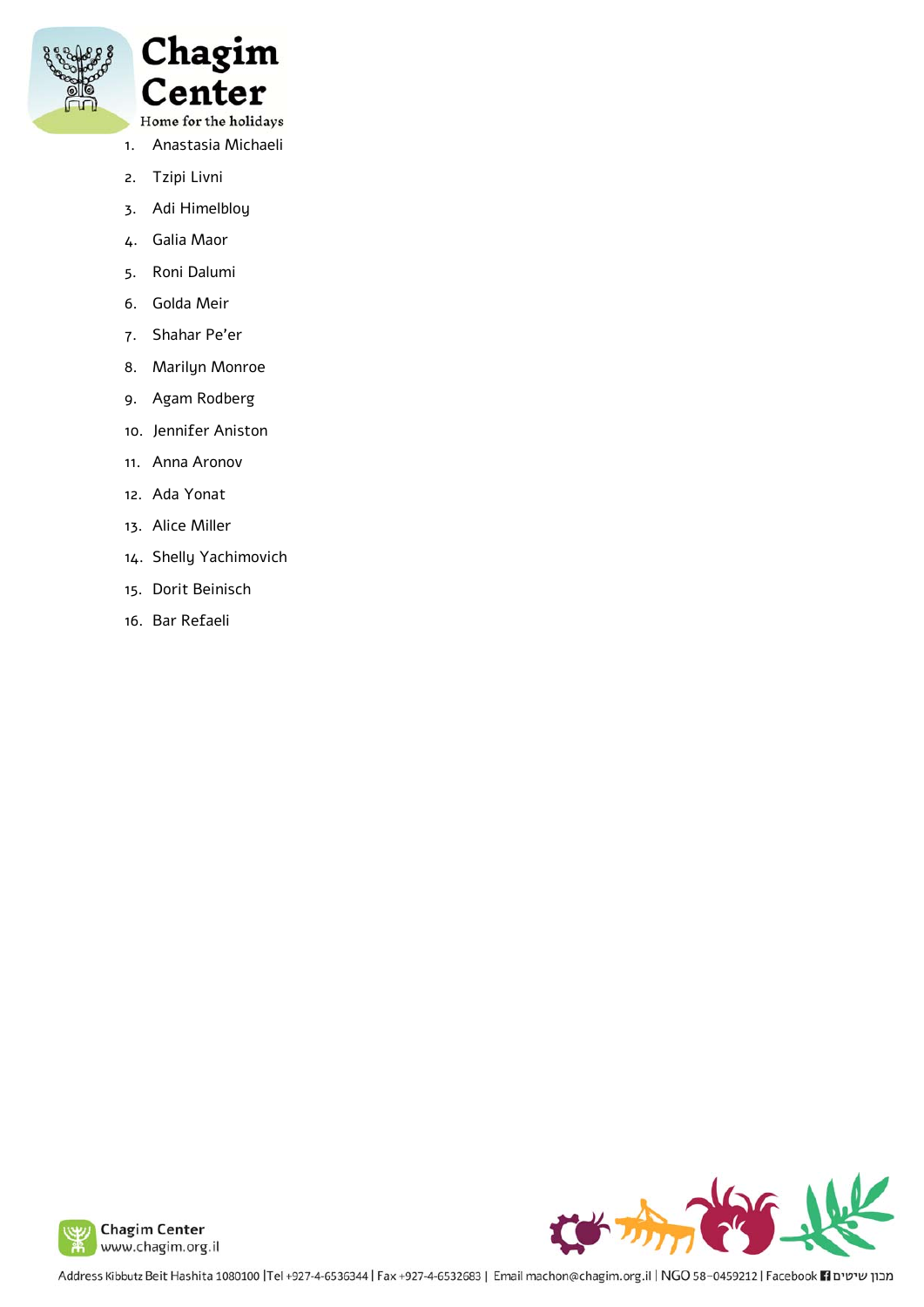

#### Discussion:

- 1. How many of the women in the pictures are you familiar with?
- 2. What do those you are familiar with have in common? Age? Profession?
- 3. Who are the three most successful and most famous of them?
- 4. Who are they? What do they deal in?
- 5. What characterizes them?
- 6. What are the qualities required of women in order to succeed? How do they differ from the qualities required of men?
- 7. Who would you like to emulate when you grow up? Why those women?
- 8. What influence do society, friends, television and advertising have on our choices?
- 9. Who are the women portrayed as successful on TV? What qualities do they possess?
- 10. How does our society compare to that of Persia in the times of the Book of Esther?
- 11. What powers and possibilities do women have today, that they did not have then? What limitations do women still have in society? Why?
- 12. Were you aware that salary gaps between men and women in Israel are such that women make only 64% of what men do? Why do you think there is such a difference? What can be done in order to narrow it?